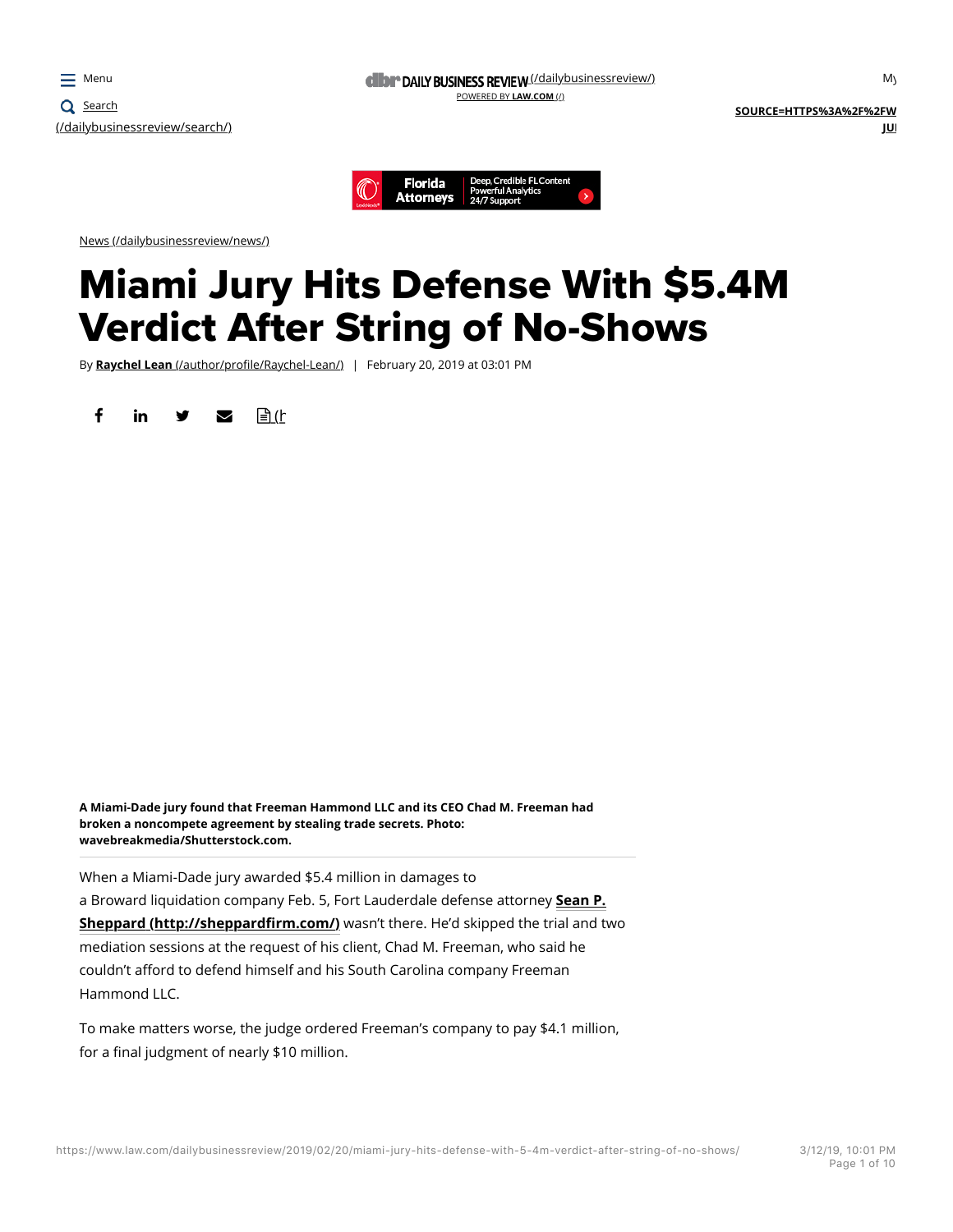

The case stems from a suit by the Recon Group, which refurbishes various goods to resell in bulk, against former employee Freeman in July 2015. He'd been fired and allegedly left with the company's client list, according to the suit, using it to start his own venture despite having signed a noncompete agreement.

It took about a week for The Recon Group's longtime clients to notice, according to outside general counsel **Mikhael E. Keifitz (https://www.meklegal.com/aboutus)** in North Miami Beach. They called in, alleging someone else had got in touch, badmouthed the company and tried to sell them the same merchandise.



Cue trial lawyers **Michael Sayre (http://waldmanbarnett.com/team/michael-asayre/)** and **Glen H. Waldman (http://waldmanbarnett.com/team/glenwaldman/)** of Waldman Barnett in Miami, who Keifitz drafted in to help with the lawsuit alleging breach of contract, trade secret theft, unfair competition and defamation.

# **Click here to read the complaint (https://drive.google.com/file/d/1zphIQqY6cLiIcy1PNRI7fgNCGbW9ygsc/view? usp=sharing)**

The defense denied all claims and **moved to dismiss the case (https://drive.google.com/file/d/1DNDCdYjX3djoJ\_-QOVOD8LLLQC2q5al1/view?**

**usp=sharing)**, arguing that Freeman never signed a noncompete agreement with The Recon Group, and that its customers weren't trade secrets because anyone could find them through a Google search.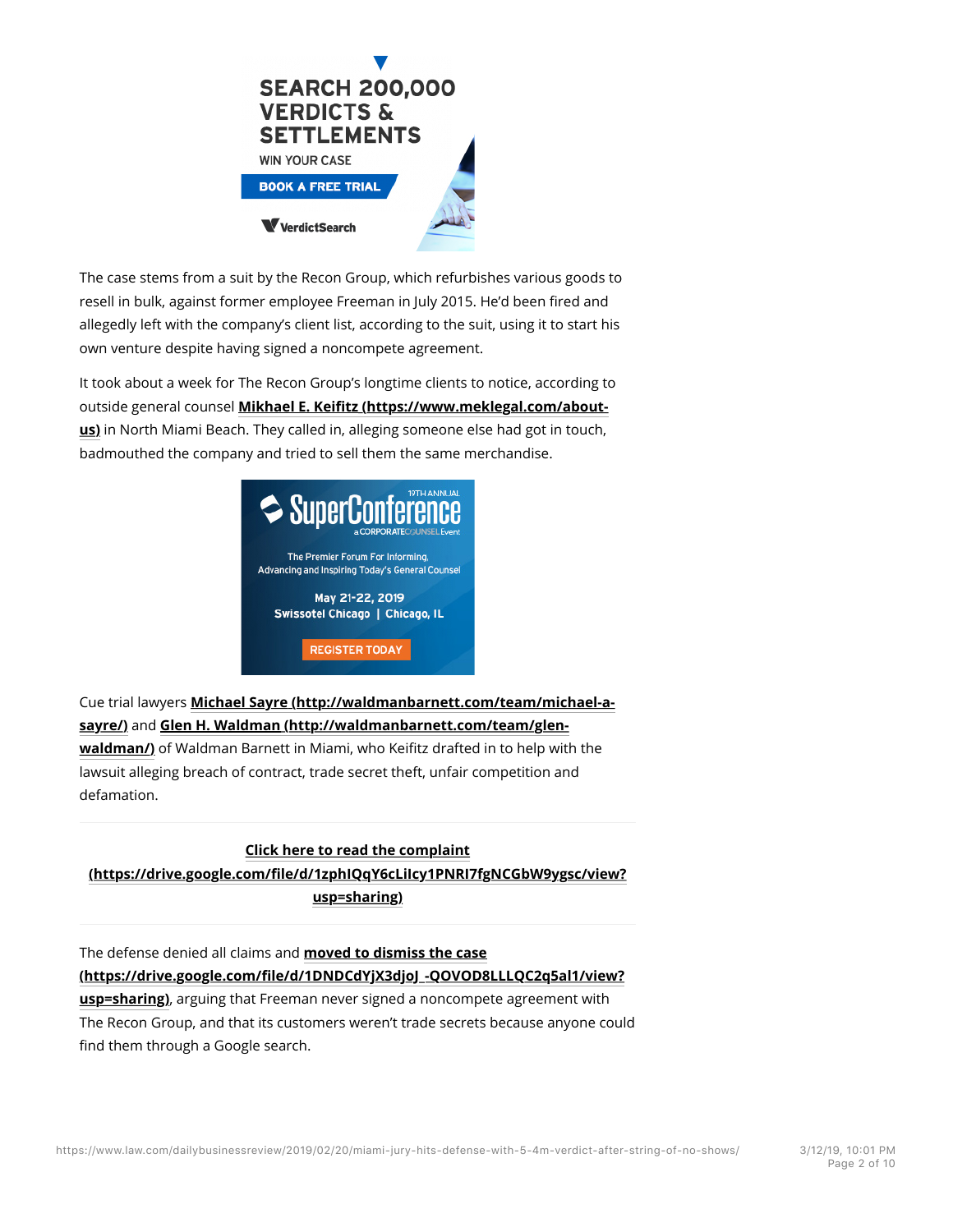Sheppard deferred comment to Freeman, who said he'd had no option but to start his own business after suddenly losing his job but had never taken a client list.

"When you're fired you have to do something pretty quickly," Freeman said. "What I did quickly was what I knew, which was liquidation."

The two sides saw things differently and were headed to court. But first, mediation.

In the 10 years Keifitz has managed The Recon Group's legal affairs, he says he's never had a no-show. The first one occurred at a hearing scheduled for 10 a.m. on Jan. 9.



**North Miami Beach attorney Mikhael Keifitz. Courtesy photo.**

"I'm driving through Miami traffic at 9:15 a.m., I'm almost there and I get an email from counsel saying they're not showing up," Keifitz said.

According to Keifitz, defense counsel Sheppard emailed to explain that his client hadn't given him permission to attend, and after waiting about 40 minutes **the mediator called it a day (https://drive.google.com/file/d/1RSt6Mh686KjEMsS4yFApgDpBmBr0D7DC/view? usp=sharing)**.

Keifitz then asked Miami-Dade Circuit Judge Barbara Areces to compel mediation in an emergency hearing. **And she did**

**(https://drive.google.com/file/d/1ufzH4Np\_XxUgv-0Ggke05XJ7NVDN23dS/view? usp=sharing)**, scheduling a Jan. 21 mediation and making it clear that another noshow wouldn't go over well.

"I went to mediation," Keifitz said. "Again we were there for maybe 40 minutes and again he would not show."

For Keifitz, it was Sheppard's lack of communication that bothered him more than the no-show.

"We have legal and ethical responsibilities to the Florida Bar," Keifitz said. "His ethical responsibility is to let other Florida counsels know if he's coming or not, because we spent our time and therefore the client's money."

## 'He couldn't do it for free'

According to defendant Freeman, he couldn't afford to defend himself.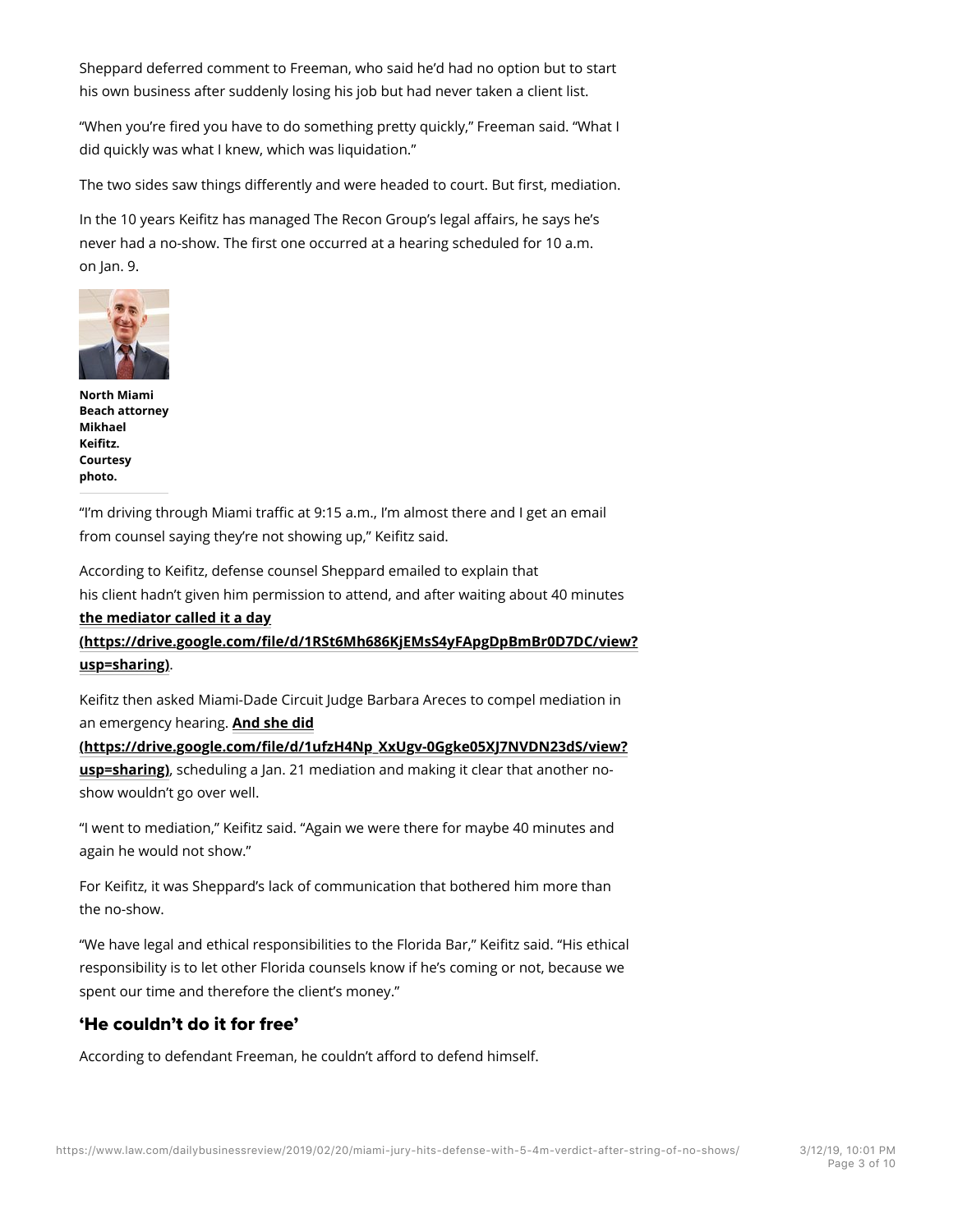"The reason we didn't show up for court is because, as nice as my attorney is, he couldn't do it for free, though he offered me the best price possible to be able to go to court and fight it," Freeman said. "My wife and I had used two credit cards between the both of us to hire him for a retainer fee. In under no circumstances did we ever in a million years think that it was going to be a \$10 million judgment between the company and myself."

After losing his job, then his business, Freeman's car and replacement motorcycle were repossessed.

At a second emergency hearing, the judge entered a default judgment against the defendants, finding liability, striking their responses and moving for a jury trial to decipher damages — a judgment Areces ruled she couldn't make, since both parties had previously asked for a trial.

Trial attorneys Sayre and Waldman stepped in at the last minute. Sayre had another case set for trial Feb. 4 but it settled three days prior, so he whipped up a verdict form, jury instructions and witness statements ready for The Recon Group's Feb. 5 trial.

About 80 potential jurors were supposed to appear that day, but according to Sayre only six came.

"I got what I got," Sayre said.

After double-checking that none had signed noncompete agreements, Sayre proceeded.

"It's easier when there's nobody on the other side," Sayre quipped. "But the jury still had to accept our version of our damages and our facts, and they thankfully did."



**Glen H. Waldman, left, and Michael A. Sayre, right, of Waldman Barnett in Miami. Courtesy photos.**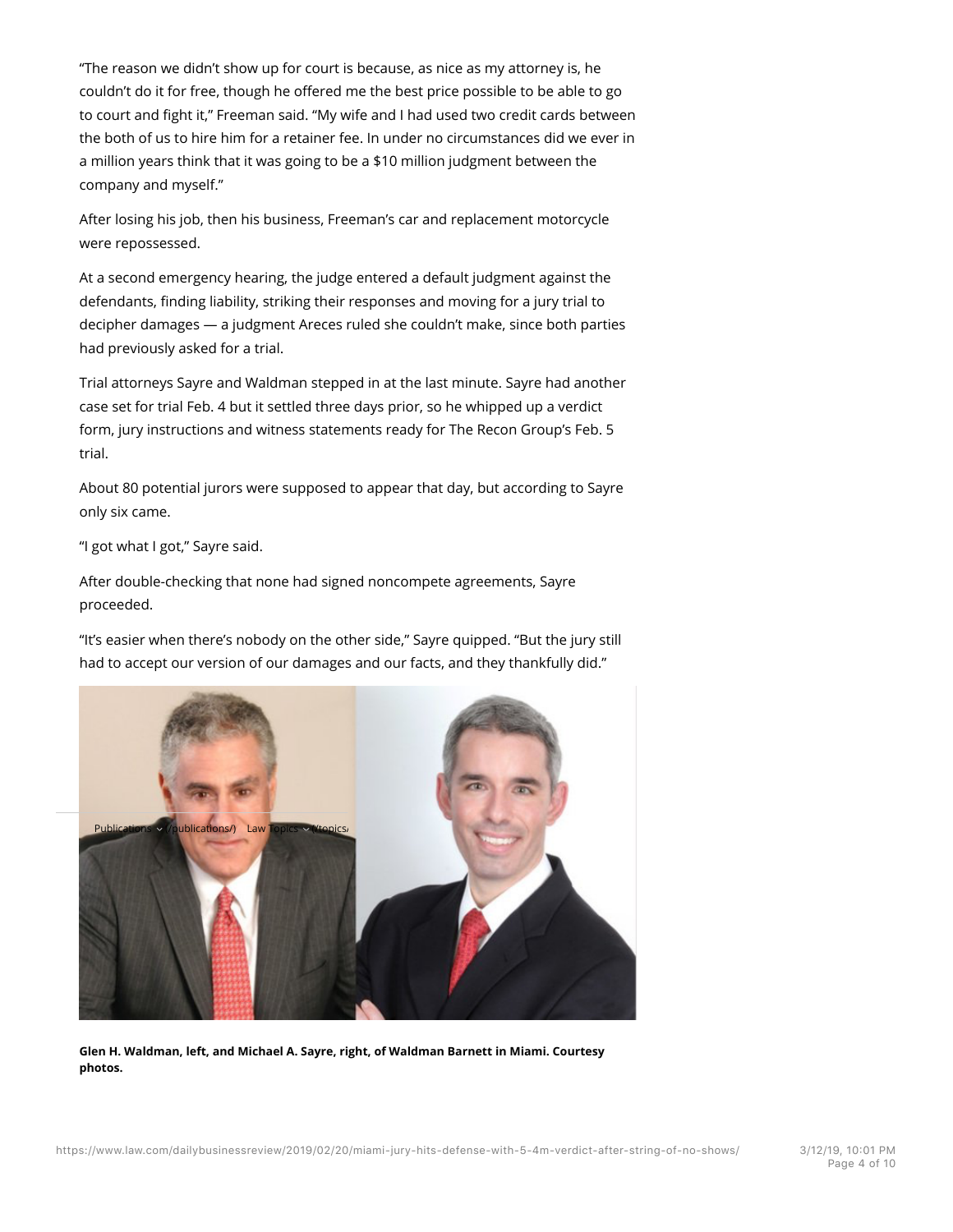The Recon Group's director of e-commerce testified, and though the company dealt in millions of dollars it asked for between \$699,000 and \$1.349 million.

"We didn't ask for too much, and I think the jury maybe appreciated that," Sayre said.



Jurors found the defense liable for \$1.349 million, which under Florida's civil theft statute can be tripled. Areces's **final judgment**

#### **(https://drive.google.com/file/d/14lJJDQNR9FBm\_9-maokxhE0TfhL7iqTO/view?**

**usp=sharing)** ordered Freeman to pay \$5.4 million and his company \$4.1 million.

Freeman hasn't decided whether he'll appeal the verdict, but says it's shaken his confidence in the system.

"My wife and I have been through hell for three years," he said. "Whether you're innocent or not, if you don't have money you're guilty."

But it's not about the money, the way Keifitz sees it.

"[The Recon Group] know that collecting millions is not going to happen," Keifitz said. "Most important for the client is that they stood up not just for themselves but for their employees, because if they allowed this person to continue taking clients they would have to lay off some people. You lose customers, you lose income, then you lose jobs."

#### **Related stories:**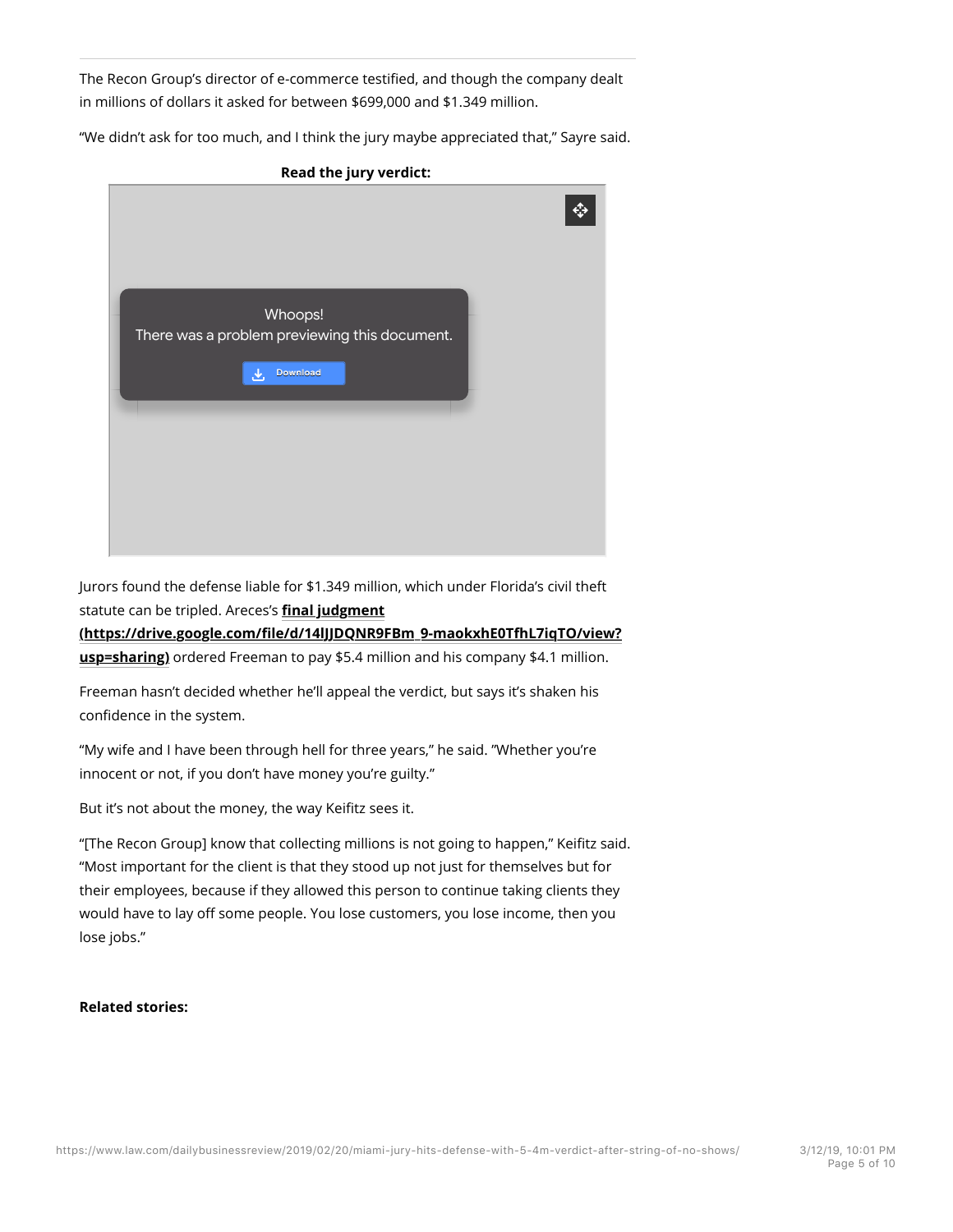## **'How Could They Not Show?' Plaintiff to Pay for Opposing Counsel's Long Treks (https://www.law.com/dailybusinessreview/2019/01/03/how-could-they-notshow-plaintiff-to-pay-for-opposing-counsels-long-treks/)**

## **Good News for No-Show South Florida Lawyer Whose Client's Case Was Dismissed (https://www.law.com/dailybusinessreview/2018/11/08/good-newsfor-no-show-south-florida-lawyer-whose-clients-case-was-dismissed/)**



# Dig Deeper

Trade Secrets (/topics/trade-secrets/)

### Trending Stories

**<sup>1</sup>** Sneak Peek at the 2019 Go-To Law Schools: Nos. 11-20 (https://www.law.com/2019/03/07/sneakpeek-at-the-2019-go-to-lawschools-nos-11-20/)

LAW.COM (HTTPS://WWW.LAW.COM/)

**<sup>2</sup>** Big Law Dealmaker Charged in the National College Admissions Scandal (https://www.law.com/dailybusinessreview/2019/03/12/biglaw-dealmaker-charged-indojs-national-collegeadmissions-scandal/)

THE AMERICAN LAWYER (/AMERICANLAWYER/)

**<sup>3</sup>** Orrick Ousts Practice Leader to 'Uphold Our Values and Culture' (https://www.law.com/dailybusinessreview/2019/03/11/orrickousts-practice-leader-touphold-our-values-andculture/)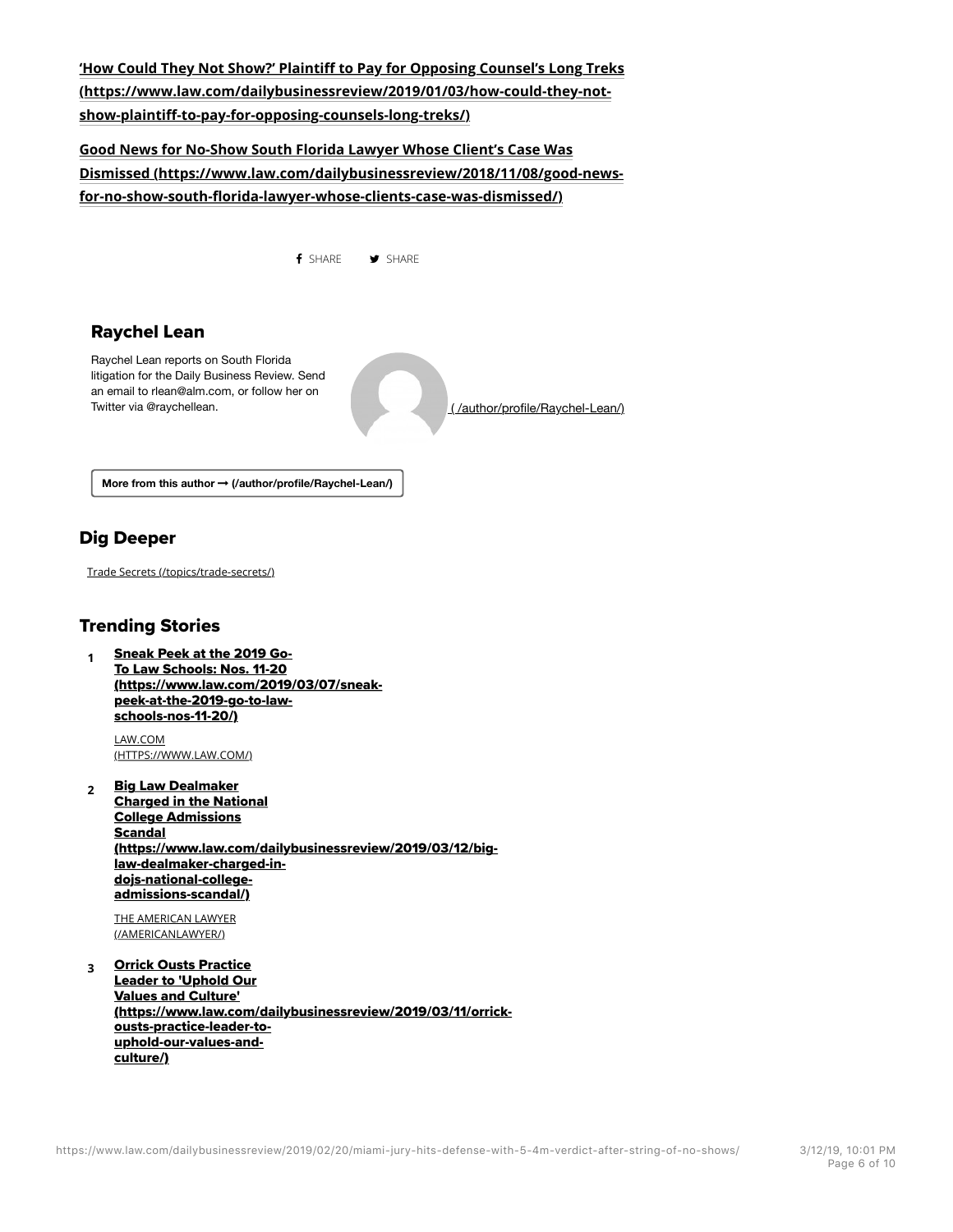THE AMERICAN LAWYER (/AMERICANLAWYER/)

**<sup>4</sup>** Sneak Peek at the 2019 Go-To Law Schools: Nos. 21-30 (https://www.law.com/2019/03/06/sneakpeek-at-the-2019-go-to-lawschools-nos-21-30/)

LAW.COM (HTTPS://WWW.LAW.COM/)

**<sup>5</sup>** The 2019 Go-To Law Schools: California Edition (https://www.law.com/therecorder/2019/03/11/the-2019-go-to-law-schoolscalifornia-edition/)

THE RECORDER (/THERECORDER/)

LEAN ADVISER LEGAL (/LEAN-ADVISER/STATIC/LEAN-ADVISER/?CMP=LARMLDC)

#### Think Lean Daily Message

So Lean Law starts " with developing a realistic Agreed Range of Outcomes with the client as the first component, and ends with examining whet... "

**Learn More (/leanadviser/static/leanadviser/?cmp=LARMLDC)**

#### Recommended Stories



(https://www.law.com/dailybusinessreview/2019/03/12/walker-dunlop-miami-duo-closes-59-6 million-loan-for-art-falcones-california-project/)

## Walker & Dunlop Miami Duo Closes \$59.6 Million Loan for Art Falcone's California Project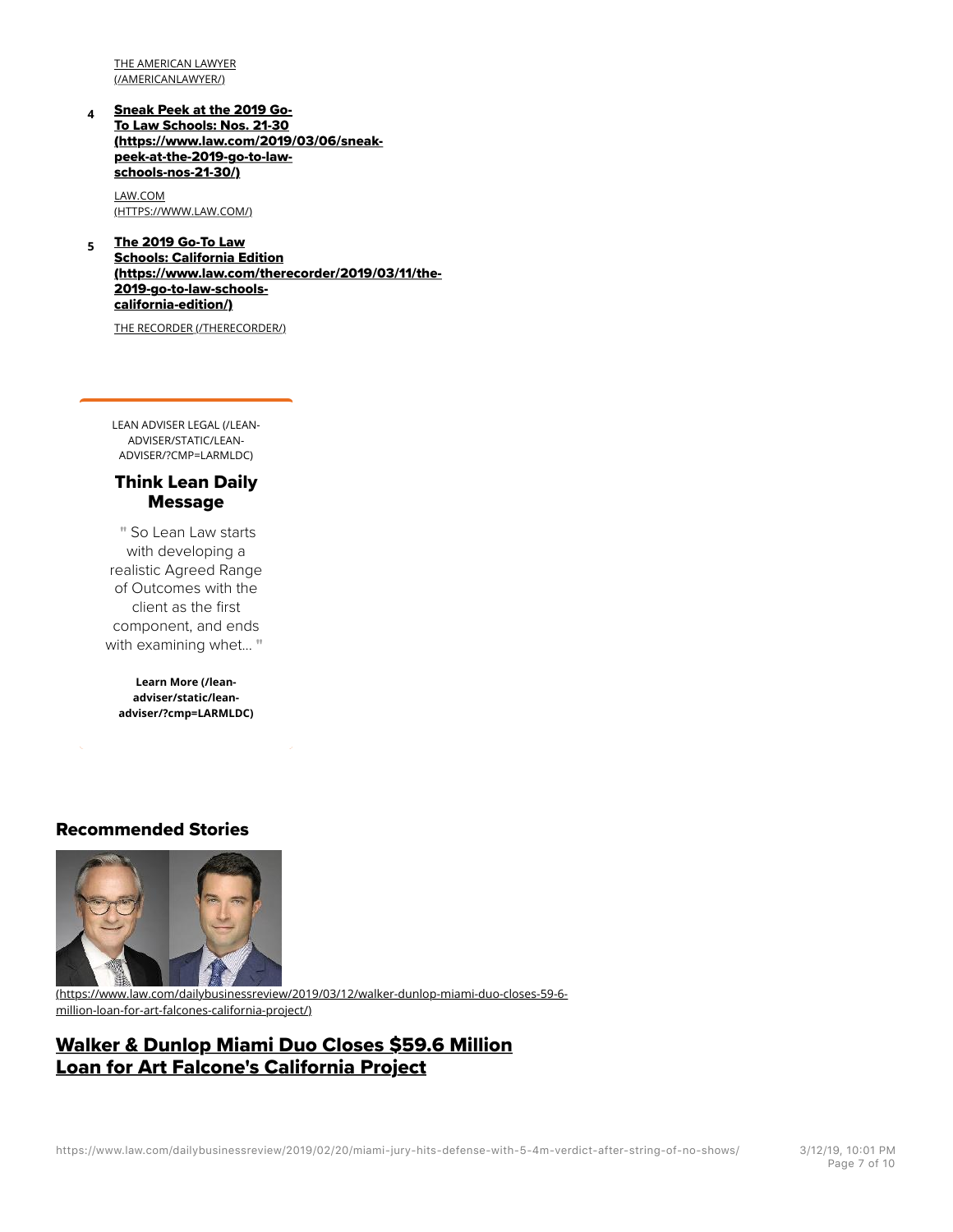# (https://www.law.com/dailybusinessreview/2019/03/12/walkerdunlop-miami-duo-closes-59-6-million-loan-for-artfalcones-california-project/)

LIDIA DINKOVA (/AUTHOR/PROFILE/LIDIA-DINKOVA/) | MARCH 12, 2019

Falcone, through a real estate investment trust he leads with Tony Avila and Bill Powers, has embarked on eight multifamily communities in California, Oregon and Florida.



(https://www.law.com/dailybusinessreview/2019/03/12/florida-sheriffs-look-at-options-amiddesantis-immigration-push/)

# Florida Sherifs Look at Options Amid DeSantis Immigration Push (https://www.law.com/dailybusinessreview/2019/03/12/floridasherifs-look-at-options-amid-desantis-immigrationpush/)

DARA KAM | MARCH 12, 2019

A Florida sheriff is encouraging his county colleagues to adopt a newly hatched program that's inexpensive, requires just hours of training and would satisfy the governor and Legislature's goals.



(https://www.law.com/dailybusinessreview/2018/05/21/airline-broker-prevails-on-claim-oftrade-secrets-theft/)

# Airline Broker Prevails on Claim of Trade Secrets Theft (https://www.law.com/dailybusinessreview/2018/05/21/airlinebroker-prevails-on-claim-of-trade-secrets-theft/)

VERDICT SEARCH | MAY 21, 2018

A jury issues more than \$133,000 in damages for the theft of a client list from a company that sells flights on private jets.

## Featured Firms

#### Law Offices of Mark E. Salomone

2 OLIVER ST #608 BOSTON, MA 02109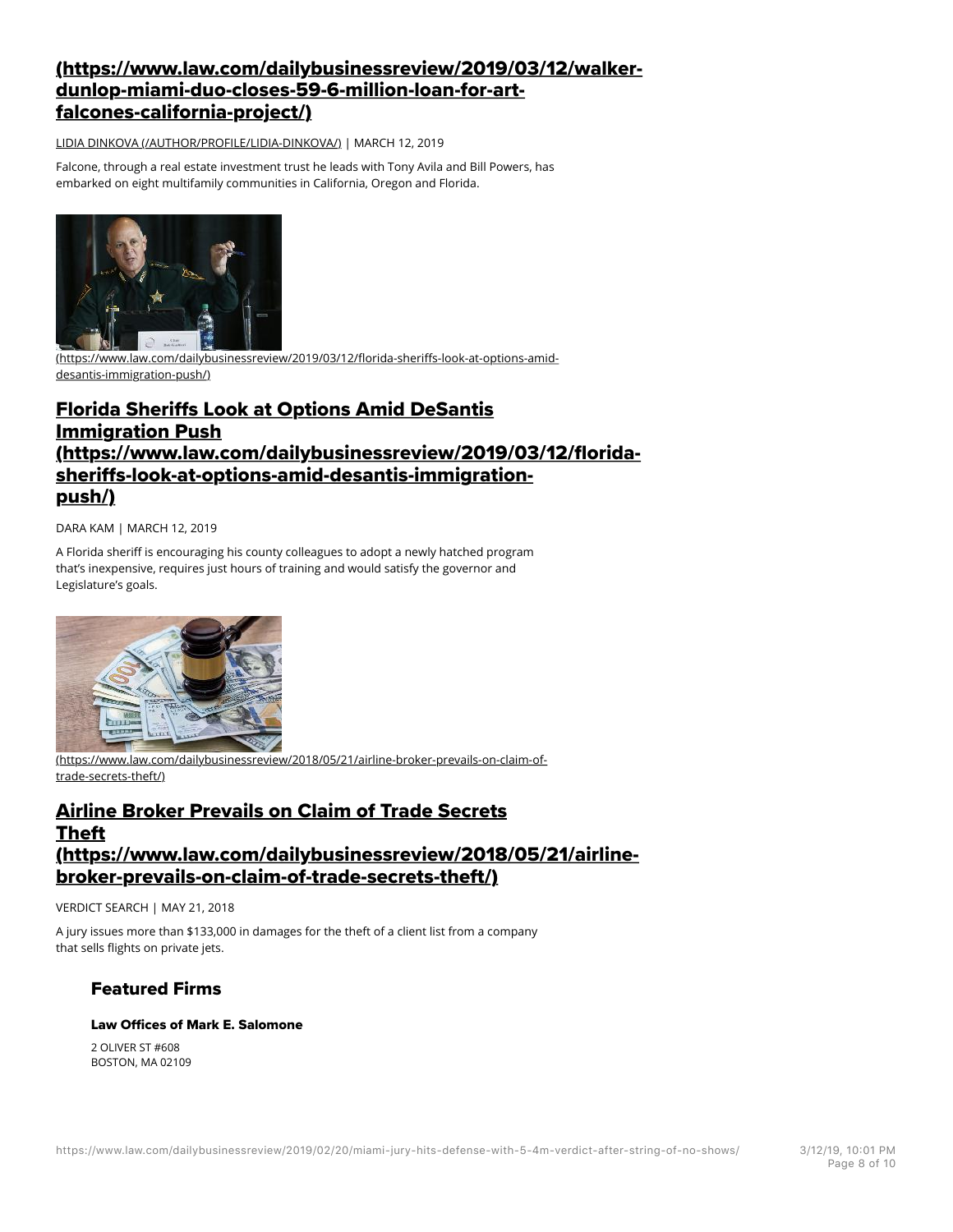857-444-6468 (TEL:857-444-6468) www.marksalomone.com

#### Gary Martin Hays & Associates P.C.

235 PEACHTREE ST NE #400 ATLANTA, GA 30303 800-898-4297 (TEL:800-898-4297) www.garymartinhays.com

#### Smith & Hassler

225 N LOOP W #525 HOUSTON, TX 77008 (877) 777-1529 (TEL:(877) 777-1529) www.smithandhassler.com

Presented by BigVoodoo -

# More from ALM

#### Premium Subscription

Pues Compassional Announcements

With this subscription you will receive unlimited access to high quality, online, on-demand premium content from well-respected faculty in the legal ir This is perfect for attorneys licensed in multiple jurisdictions or for attorneys that have fulfilled their CLE requirement but need to access resourceful information for their practice areas.

View Now (http://clecenter.com/Program/Premium.aspx)

#### Team Accounts

Our Team Account subscription service is for legal teams of four or more attorneys. Each attorney is granted unlimited access to high quality, on-dem premium content from well-respected faculty in the legal industry along with administrative access to easily manage CLE for the entire team.

View Now (http://clecenter.com/CleForFirm/Default.aspx)

#### Bundle Subscriptions

Gain access to some of the most knowledgeable and experienced attorneys with our 2 bundle options! Our Compliance bundles are curated by CLE Counselors and include current legal topics and challenges within the industry. Our second option allows you to build your bundle and strategically se content that pertains to your needs. Both options are priced the same.

View Now (http://clecenter.com/Default.aspx)

**CLE Center Ⱦ (http://clecenter.com)**

**ALM Legal Publication Newsletters**

# **Sign Up Today and Never Miss Another Story.** Subscribe Now

(https://store.law.com/Registration